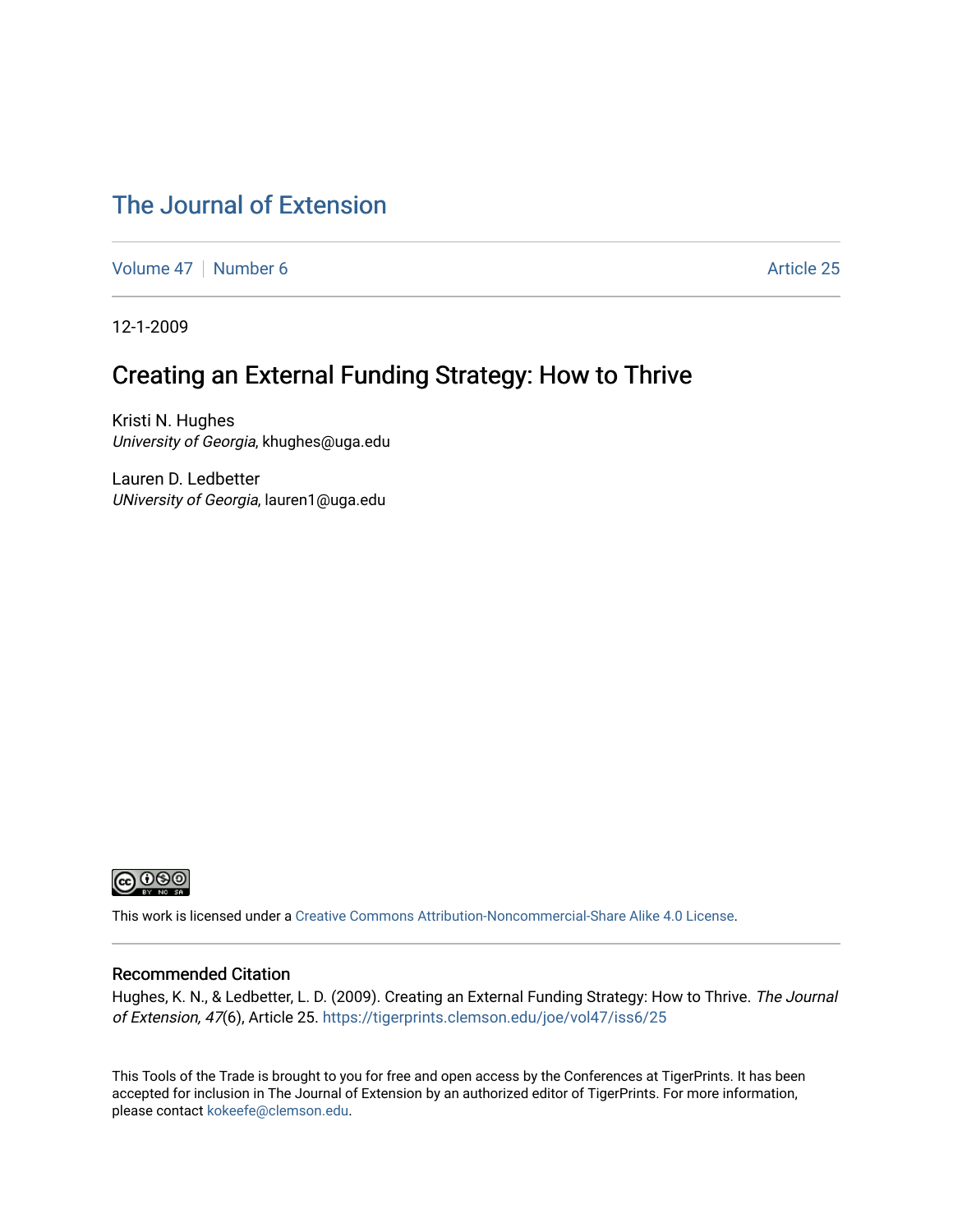

## **December 2009 Volume 47 Number 6 Article Number 6TOT3**

[Return to Current Issue](http://www.joe.org:80/joe/2009december/)

# **Creating an External Funding Strategy: How to Thrive**

**Kristi N. Hughes** Development Coordinator for Cooperative Extension [khughes@uga.edu](mailto:khughes@uga.edu)

**Lauren D. Ledbetter** Grant Coordinator for Cooperative Extension [lauren1@uga.edu](mailto:lauren1@uga.edu)

> University of Georgia Athens, Georgia

**Abstract:** Seeking external funding for Extension programs is an important investment in our future. Integral assets to Extension agents as they seek external funding are: understanding the relevance of their programming to the community, ensuring their reliability to conduct successful programming, and having the ability to communicate impact to stakeholders. An external funding strategy allows agents to speak their needs in the language of funders. Through this article, agents can examine strategic questions and logical reasoning and the theory behind them to refine an external funding proposal plan. The packaging checklist will ensure that each proposal is compiled for success!

## **Introduction**

In recent years our nation has been troubled by rising gas prices, a slowing economy, and massive budget cuts. The federal budget projected decrease for Cooperative Extension programs in 2009 totals nearly 30 million dollars (Cooperative State Research, Education and Extension Service, 2007). The Bureau of Labor Statistics reveals in August 2008, the unemployment rate rose to 6.1%, which is among the highest in 16 years (2008). According to the National Center for Education Statistics, only 75% of the incoming freshman high school class actually makes it to graduation (2008).

Cooperative Extension brings innovative university research, knowledge, and practice into communities across America. Extension agents understand programming provides vital tools to shape the lives of people in positive ways. But how will Cooperative Extension navigate the waters of decreased federal and state dollars to deliver programming with a lasting impact on our nation? The answer is through external funding. In order to secure funding, it is essential that Extension agents be able to: understand the relevance to the community of their programming, ensure reliability to conduct successful programming, and demonstrate ability to communicate impact to stakeholders.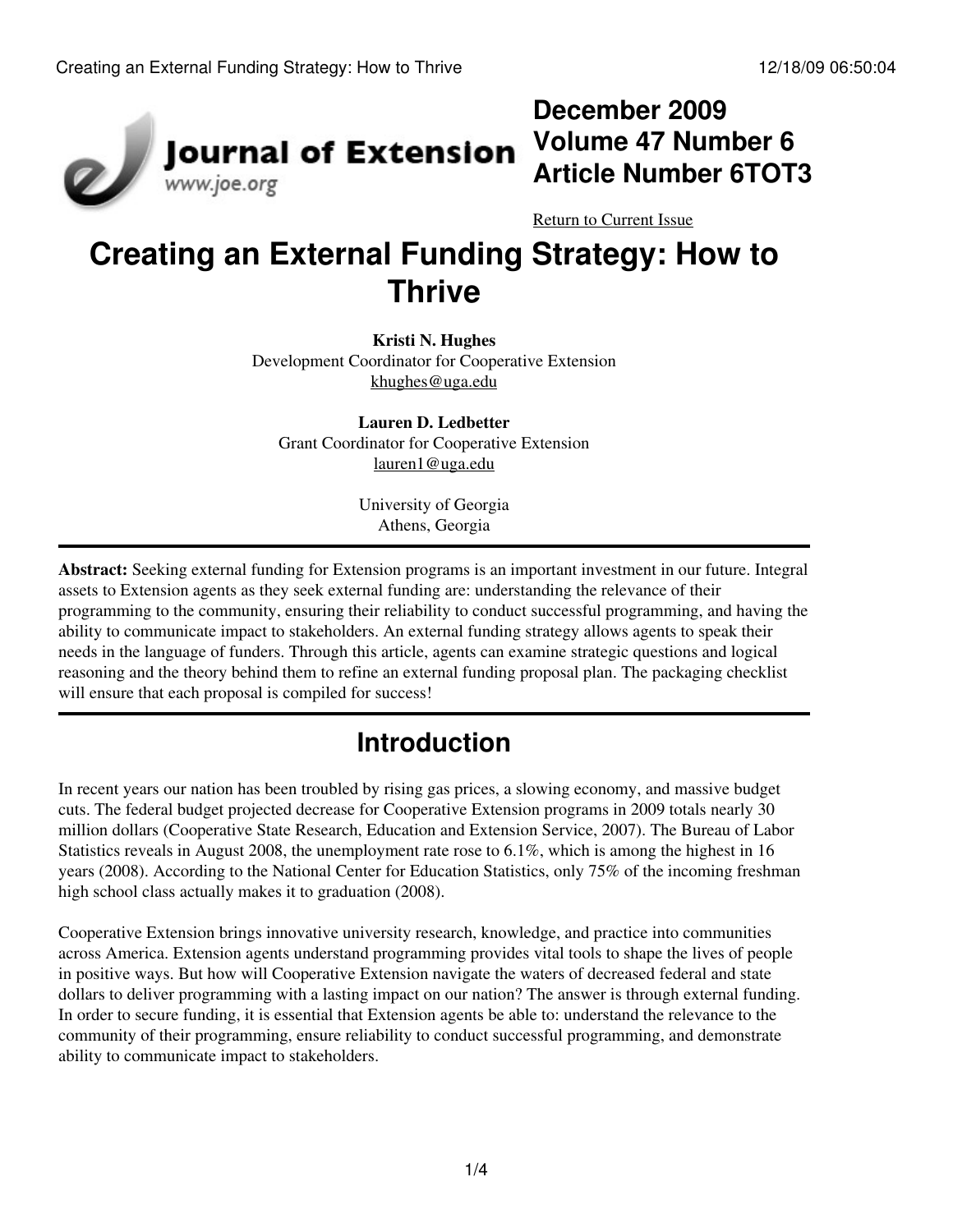### **Asking Relevant Questions**

Asking strategic questions is a crucial step in the process of securing external funding. Answers to these questions help build appropriate rational for requesting funds, and will assist in choosing which funds to pursue. Justification for the requested funds needs to include statistics to validate the need, past success of programming to gain trust, and measurable ways to evaluate expected impact for accountability. While it is important to have a strong case for support, it is also important to make sure the offered funding truly fulfills a need. Accepting gifts that do not fit into the mission, vision, and identified priorities of the organization can be more hardship than reward (Jackson & Johnson, 1999).

A thoughtful external funding strategy can transform Extension Agents from a programmatic to development mindset. An external funding strategy (EFS) allows agents to communicate needs in the language of external funders (Figure 1). Through this process, we examine strategic questions and the logical reasoning and theory behind them to refine an external funding plan.

| <b>Strategic Considerations</b>                                                  | <b>Logical Reasoning/Theory</b>                                                                                                         |
|----------------------------------------------------------------------------------|-----------------------------------------------------------------------------------------------------------------------------------------|
| Describe the critical statistics<br>surrounding the target issue.                | Referencing data builds the foundation of program<br>design.                                                                            |
| Explain funding sources.                                                         | Recognize funding sources to justify the need for<br>additional funds.                                                                  |
| Describe the partnerships<br>surrounding target issue.                           | Collaboration shows connections with<br>organizations to conduct effective programs.<br>Utilize partners' network for external funding. |
| Explain the strengths of the<br>program.                                         | This demonstrates dependability in programming<br>and builds rapport.                                                                   |
| Describe a personal story<br>related to the target issue.                        | This pulls on the heart strings of potential funders<br>and creates personal connections                                                |
| Describe the ideal impact for<br>this program pertaining to the<br>target issue. | Focus on impact rather than means to accomplish<br>your goal (staffing, supplies, travel).                                              |
| Explain the steps needed to<br>accomplish your goal.                             | Utilize tools such as logic models to assist you to<br>organize, prioritize, and visualize a holistic<br>program design.                |
| List potential funders based on<br>your relationships and networks.              | Think about key stakeholders who have a vested<br>interest in the impact of the program.                                                |

#### **Figure 1.** External Funding Strategy

# **Speaking Funders' Language**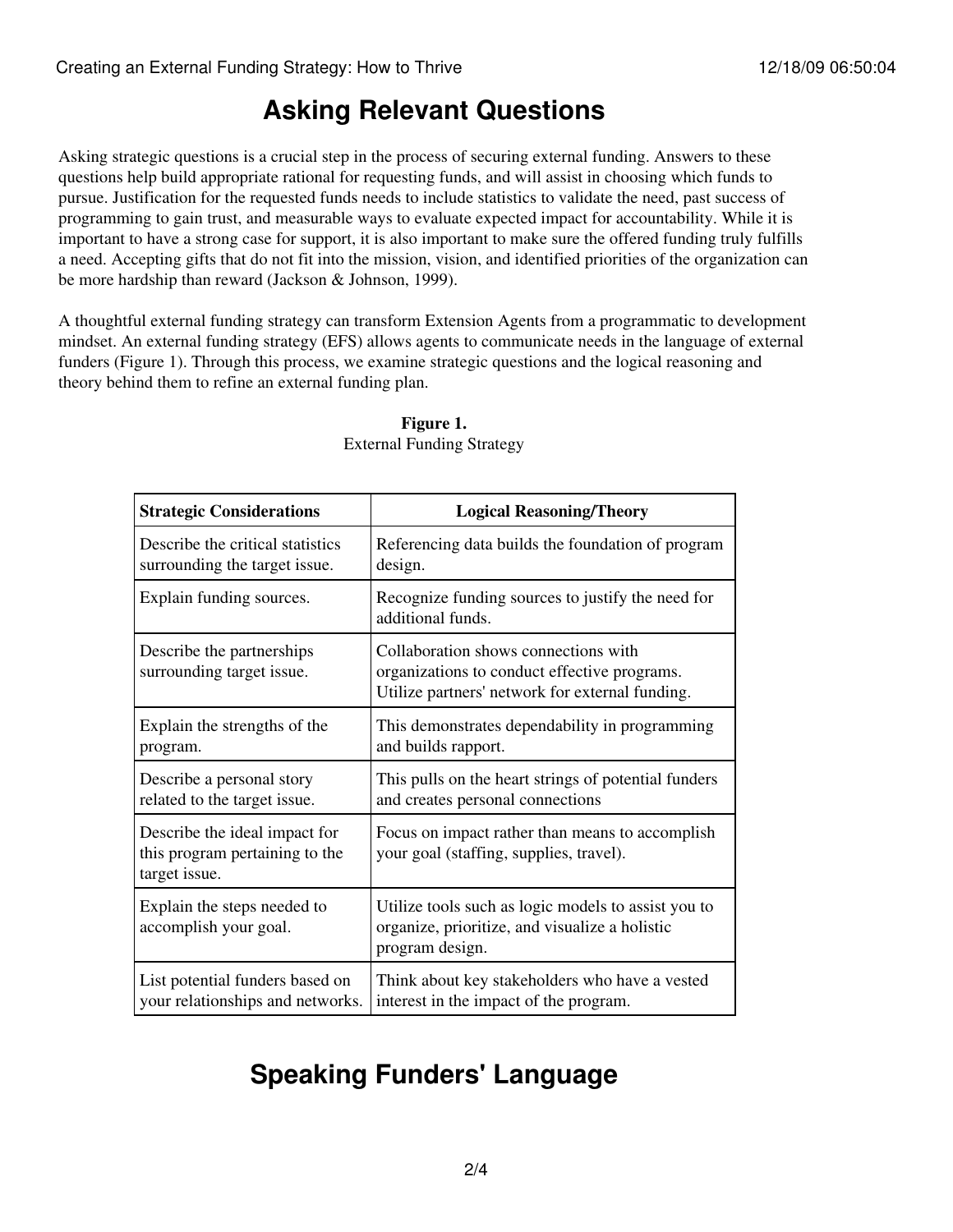#### Creating an External Funding Strategy: How to Thrive 12/18/09 06:50:04

Once agents have completed the EFS and understand the logical reasoning and theory behind their strategic considerations, it is important to move forward by communicating this information in the funders' language. Some detective work can help prepare a proposal. Do they want a written proposal or personal interaction? Do they want to hear heartfelt stories or cold, hard facts? Find out how the donor prefers to communicate and which individual should steward the relationship. The best person to lead the funding proposal is the individual who is hardest for the funder to decline.

When communicating through written proposals or face-to-face visits, explain the funding need in a compelling way to pull on the heartstrings of the funder. Pay special attention to the interest and language that the funder uses, including specific buzzwords. Whether you are sitting face to face in conversation with a donor or reading the latest Request for Proposal from a Foundation, notice the language and non-verbal cues that will allow you to customize the funding request. It is important for Extension agents to be able to communicate what they will be able to accomplish with the new funding and the impact it will have.

After completing the EFS, make sure the proposal information is packaged in an articulate manner. The way external funds are requested can be the key to receive funding. Figure 2 describes the information that should be considered when preparing a proposal for potential donors.

| Figure 2.           |  |  |
|---------------------|--|--|
| Packaging Checklist |  |  |

| <b>Statistics</b>                                    |   |
|------------------------------------------------------|---|
| <b>Program Evaluations</b>                           |   |
| Aligns with the Mission of your Organization         | ັ |
| Aligns with the Mission of the Funding Source        |   |
| Fits within Personal Areas of Interest to the Funder | ັ |
| Integrates a Heartfelt Personal Story                |   |
| Formatted Clearly and Concisely                      | ັ |

## **Conclusion**

Donors are interested in improving communities through their gifts and want to know how your good work can create change with the help of their funding. As Mother Teresa said, "Let us more and more insist of raising funds of love, of kindness, of understanding, of peace. The rest will be given."

It is about how the fundable idea is presented to donors. Sell the priceless impact of the gift. Instead of focusing on needing a bus for 4-H members, talk about positive youth development skills that they would miss. Rather than talking about the need for Family and Consumer Sciences staff, present the increase in employee retention rates due to Extension programming in housing and healthy living. Instead of asking for another Agricultural and Natural Resources specialist, talk about the need for critical research in bio-energy technology.

Winning funding awards is about how the story is told. A proposal organized using the EFS along with the Packaging Checklist, will increase the chances for securing critical external funding for programmatic